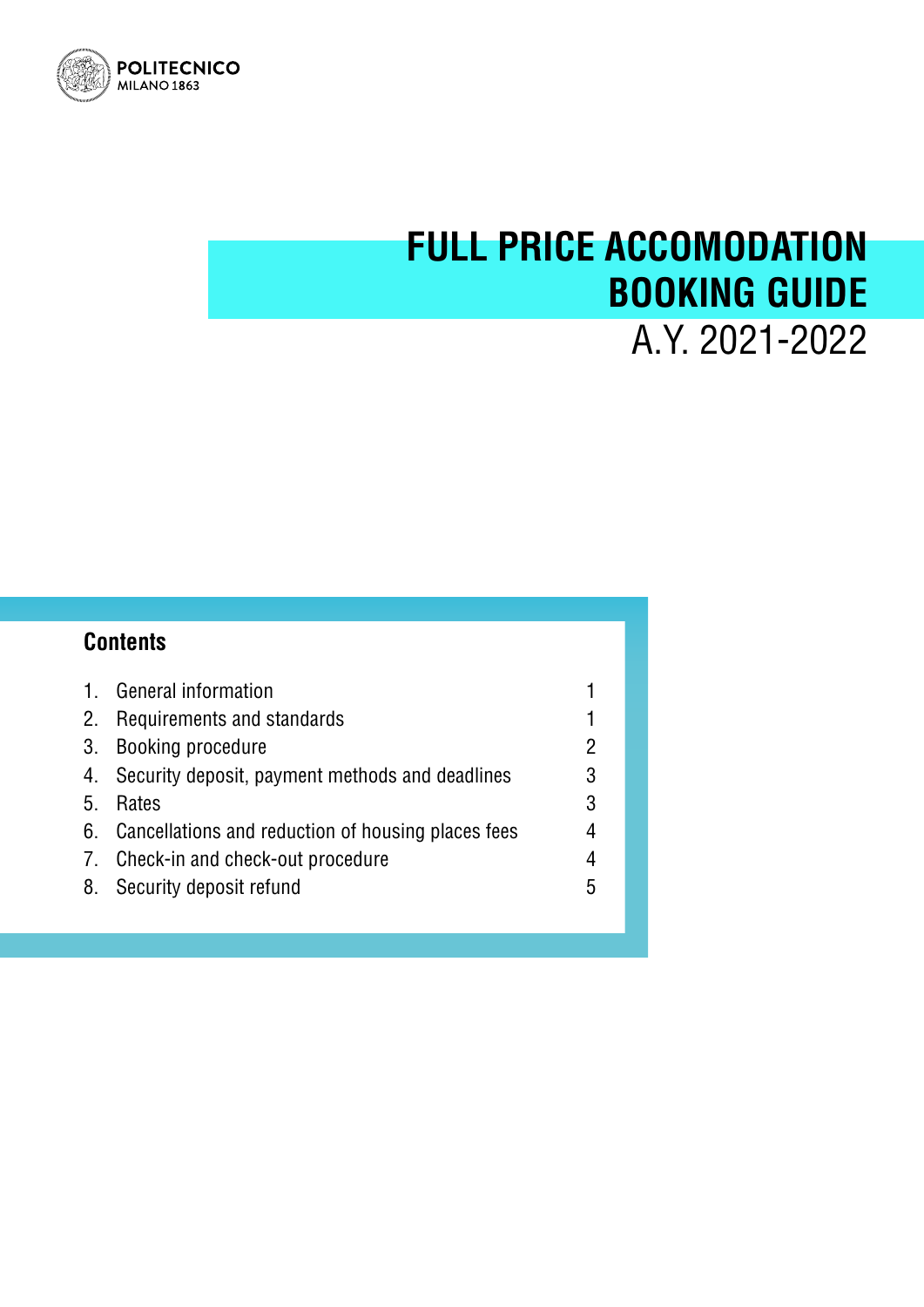## **1. General information**

This guide explain how to book full-rate housing places and provide information on check-in/out procedures, deposit refund and cancellation.

Students enrolled or intending to enrol in one of the following courses at Politecnico di Milano can book a housing place:

- $\vee$  Bachelor of Science course;
- $\checkmark$  single-cycle Master of Science course;
- $\vee$  Master of Science beginning either in the first or second semester
- PhD or specialising programmes **(if not beneficiaries of scholarships or research fellowships)**
- $\triangledown$  foreign students participating in international mobility programmes.

For students enrolling in the first year of courses, the booking phase has an earlier deadline than the enrolment or registration procedure. It is still possible to book a place in our Halls of Residence, but please note that if you do not enrol at Politecnico or obtain an entry visa, the amount paid for the housing places reservation **will not be refunded**.

All students who are recipients of a place in a Politecnico di Milano residence, when confirming their housing place, agree to comply with the applicable Regulations for University Halls of Residence, available [here](https://www.residenze.polimi.it/wp-content/uploads/2021/08/Regolamento_Residenze_Universitarie_del_Politecnico_di_Milano_eng-1.pdf).

1

## **2. Requirements and rules**

#### *Requirements*

To book housing places you must:

- $\triangleright$  Regular enrolment for the 2021-2022 academic year.
- $\triangleright$  Be at least 18 years old on the check-in date
- $\triangleright$  No financial debts with Politecnico di Milano
- **Not have applied for preferential-rate housing places.** If students who have booked a place at the full rate and apply for preferential-rate housing places through the DSU (Diritto allo Studio Universitario) call and succeed in obtaining both, they will have to pay for both places.

#### *Rules*

#### **It is not possible to transfer, even temporarily, a residence to Politecnico di Milano's housing places, but it is possible to establish a domicile there.**

- $\triangleright$  Changes of room or residence are not permitted.
- **Single and double rooms with a shared bathroom are occupied exclusively by students of the same gender.** Integrated units (arranged in single and double rooms in flats, with use of internal kitchen and bathroom), can be occupied by people of a different gender.
- $\triangleright$  The Hall of Residence Management must be notified in advance by email if a guest is absent for longer than 48 hours. This will not imply any reduction in the fees due.
- **Early check-out does not give the right to a refund** except for cases described in the relevant paragraph.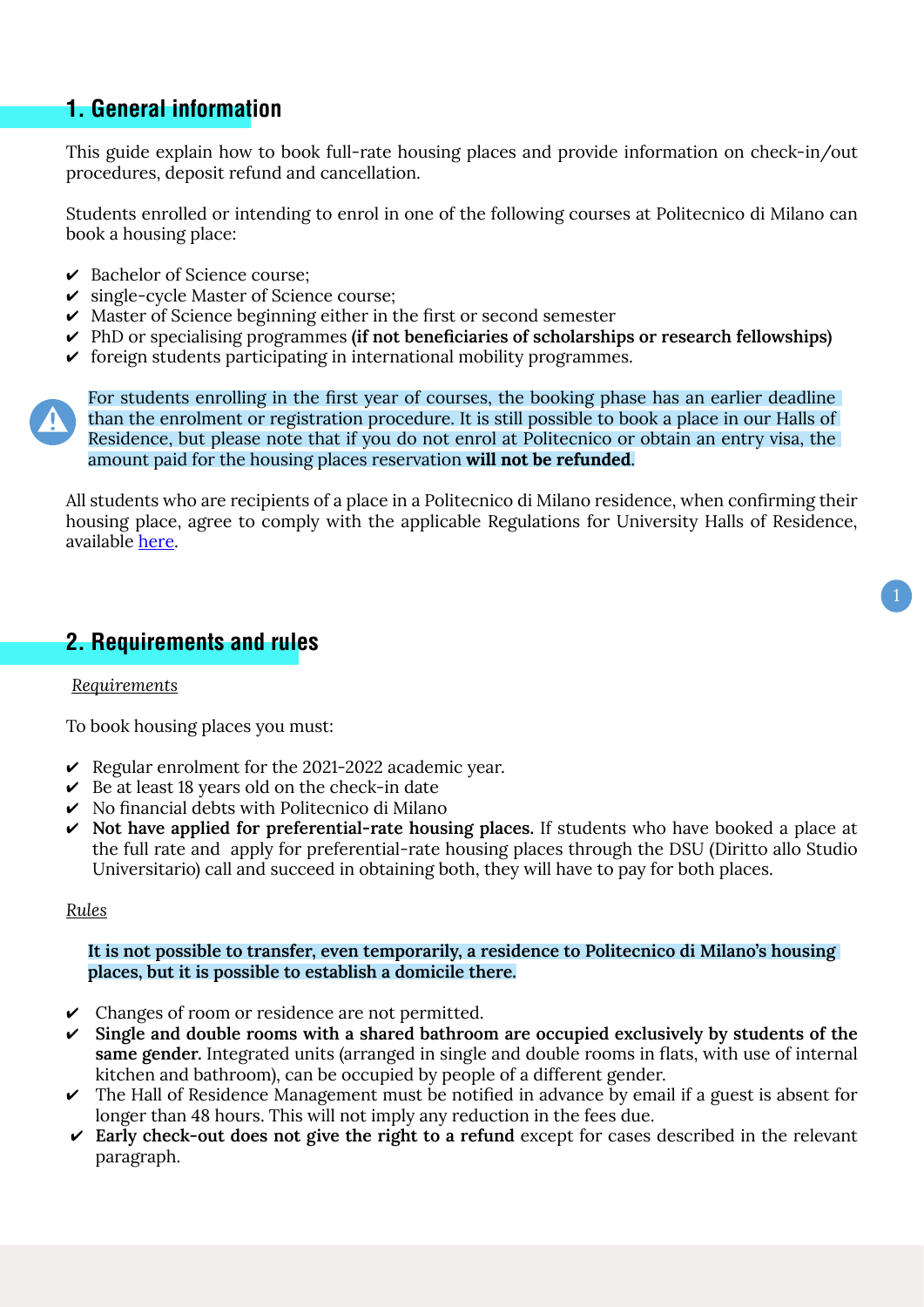## **3. Booking procedures**

Students enrolled or intending to enrol at Politecnico di Milano can book housing places at full rate, subject to availability, using procedures automatically managed by the on-line booking system available on the website [www.residenze.polimi.it](http://www.residenze.polimi.it).

To book you must:

- connect to the following portal: https://polimi-sol.dirittoallostudio.it/apps/V3.1/sol/public/
- $\checkmark$  If you already have Politecnico di Milano credentials, click on LOGIN; alternatively, you will need to register with the university's online services portal by clicking on the ACCREDITATION button and login
- $\triangleright$  check availability, choose residence, room type, period to be booked, payment method and save the booking

**If you click on "SAVE" and do not receive a booking notification, this means another student has finalised a booking request for that housing place.** 

 $\triangleright$  Make the payment within 24 hours to confirm the booking, otherwise it will be cancelled and the place will be available for rebooking.

Payment must be made via **pagoPA**, using one of the following methods:

- **One-off payment:** by paying the full amount (which will be discounted) and the security deposit (if due).
- **Bimonthly instalments**: by paying at the time of booking the first of the **five** instalments for booking the whole year or the first of the **three** instalments for booking a single semester (and the security deposit, if due).

2

#### **The booking is confirmed within 48 hours.**

**Once a booking has been made, it is impossible to change from annual to half-yearly and vice versa.** 

#### **Periods available for booking**

Annual booking: **22 August 2021 to 31 July 2022** Booking for the first semester: **22 August 2021 to 19 February 2022** Booking for the second semester: **20 February 2022 to 31 July 2022**

#### **When to book the annual and first semester**

Bookings for the **ENTIRE YEAR** or the **FIRST** semester will open at the end of June 2021: the date will be published on the Home Page of the Halls of Residence website by **31 May 2021**. Full-rate guests who were already in Residence in the previous academic year will be given priority over new guests at the time of booking.

#### **When to book the second semester**

Bookings for the **SECOND** semester will open in January 2022: the date will be published on the Home Page of the Halls of Residence website by **23 December 2021**.

Full-rate guests who were already in Residence in the previous semester will be given priority over new guests at the time of booking.



The priority right does not guarantee place confirmation.

Places taken by full-rate students that are not confirmed by the students with priority right will be available again through the portal.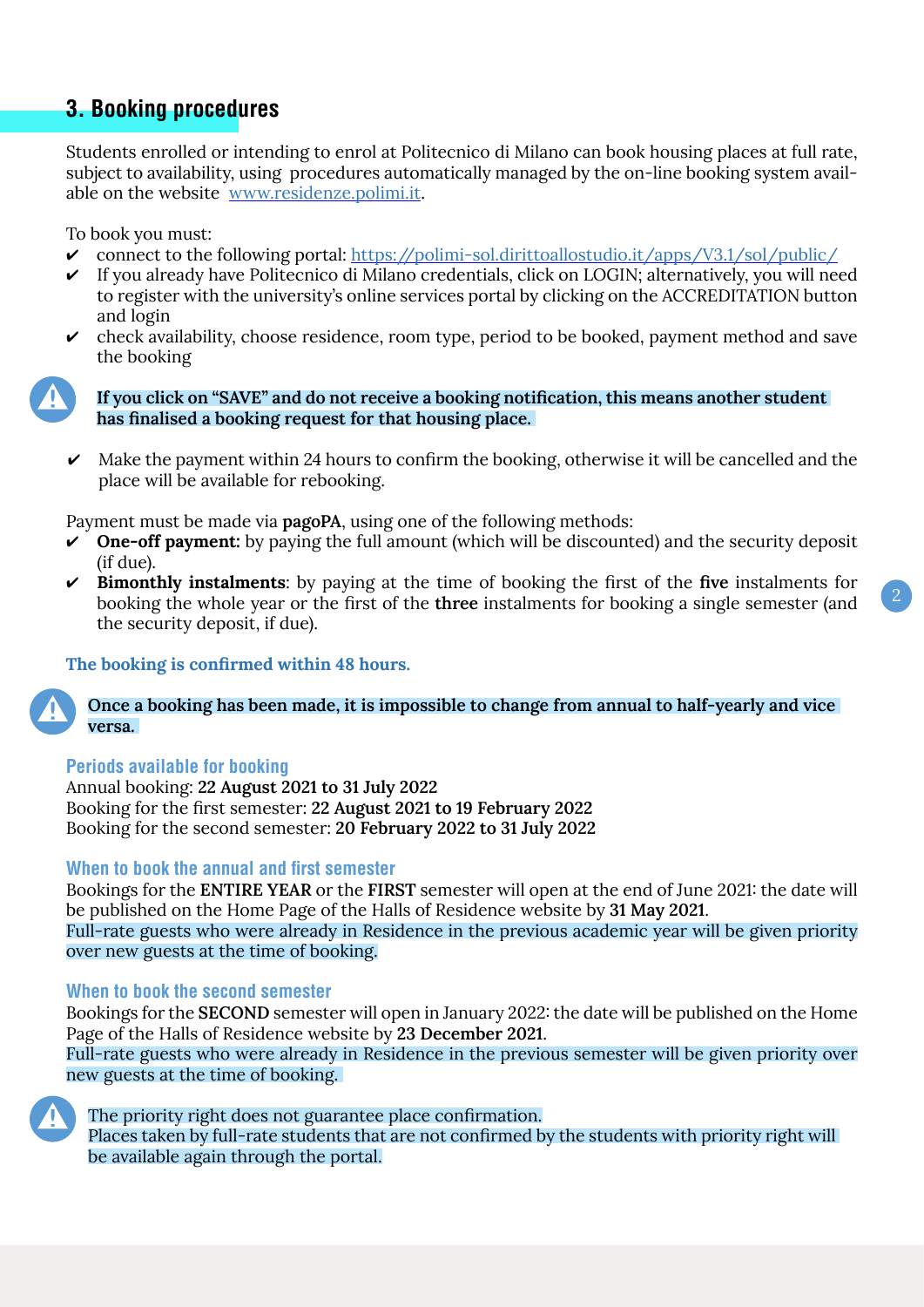# <span id="page-3-0"></span>**4. Security deposit, payment method and deadlines**

Bookings have a requirement to pay for the entire year or half-yearly period booked, regardless of the date of admission to the Hall of Residence, and the payment of **a non-interest-bearing security deposit of € 500**.

If the security deposit has already been paid in previous years, and not been refunded, it does not have to be paid again.

It will be possible to pay once or in instalments, using the PagoPA platform following the instructions published at the following link:

http://www.residenze.test.polimi.it/wp-content/uploads/2021/08/istruzioni-pagoPA\_eng.pdf

#### **Once the payment method has been selected, it cannot be changed.**

The ONE-OFF Payment is made in full at the time of booking, within 24 h of the request. Payment in INSTALMENTS, involves the payment of an initial advance at the time of booking and subsequent instalments according to the following deadlines:

## **Instalment due dates for annual booking**

the **first** instalment is paid at the time of booking. the **second** instalment is requested on 1 October and must be paid by **15/10/2021** the **third** instalment is requested on 1 December and must be paid by **15/12/2021** the **fourth** instalment is requested on 1 February and must be paid by **15/02/2022** the **fifth** instalment is requested on 1 April and must be paid by **15/04/2022**

#### **Instalment due dates for first semester bookings**

the **first** instalment is paid at the time of booking. The **second** instalment is requested on 1 October and must be paid by **15/10/2021** the **third** instalment is requested on 1 December and must be paid by **15/12/2021**

#### **Payment deadlines for second semester bookings**

the **first** instalment is paid at the time of booking. the **second** instalment is requested on 1 April and must be paid by 1**5/04/2022** the **third** instalment is requested on 1 June and must be paid by **15/06/2022**

The first semester will be bookable only until **16 November 2021**; then you can only access the annual booking with one-off payment.

**Failure to pay the fees by the due date results in a 10 per cent arrears on the instalment . Failure to pay the instalment + arrears, results in a debt collection proceedings, which may include freezing the student's academic career. To continue their academic career, the student must pay their debt within the deadlines laid down for the enrolment in the graduation exam.**

## **5. Rates**

The rates of the Politecnico di Milano Halls of Residence are differentiated by Residence and type of housing places. The amounts set out in the [price list](https://www.residenze.polimi.it/wp-content/uploads/2021/08/tariffari_eng.pdf) are per person and include, in addition to the housing places, utilities, the use of common kitchens and services offered in the Residence, which can be consulted and described in the service charter of each Hall of Residence.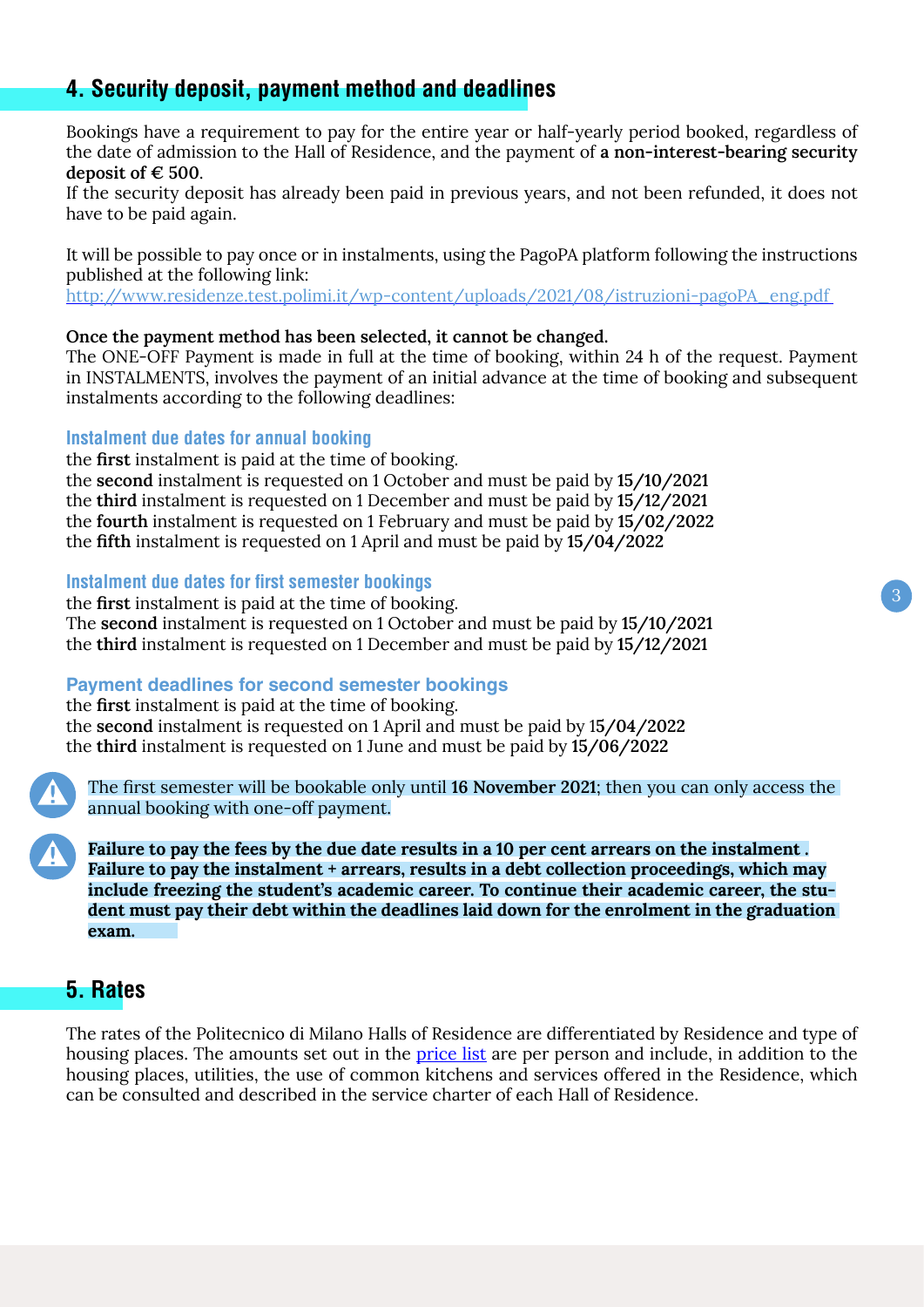# <span id="page-4-0"></span>**6. Cancellations and fee reductions housing places**

Early cancellation is only possible in the following cases:

- Graduation: if you are graduating in December, February, or April
- $\boldsymbol{\nu}$  Withdrawal from studies
- $\boldsymbol{\nu}$  a serious accident or illness affecting the Student.
- Specialist medical certification must be attached to the notice of cancellation.
- $\triangleright$  Bereavement of a close family member (parents or siblings).

## **Booking refundsi**

Students who intend to cancel their booking may request a refund by writing an email stating the reason for the cancellation to booking-residenze@polimi.it by the **first of the month** in which they intend to cancel the contract and must vacate the housing places by the end of that month (with the exception of February, where the deadline for vacating the housing places will be 19 February). If the withdrawal request is accepted, the refund will be made as follows:

- Payment by instalments (**ANNUALLY** or **SIX-MONTHLY**) the student must pay all instalments issued before the notice is sent; only if there is an April graduation the guest is required to notify the check-out date by 15/03/22.
- One-off payment for the **ENTIRE YEAR**, if notice is given: by **1 December** the refund is half of the amount;

by **1 February** the refund is 30 per cent of the amount; by **1 April** the refund is 10 per cent of the amount;

For one-off payments for the **first SEMESTER**, if the notice is made by **1 December 2020** the refund is 10 per cent of the amount.

For one-off payments for the **second SEMESTER**, if the notice is made by **1 April 2020** the refund is 10 per cent of the amount.

**Will be deducted from the cancellation and reduction procedures as management fees € 100. In all other cases of cancellation or reduction of the booking period, there is no refund**

## **7. Check-in and check-out procedure**

#### **When and how can I CHECK-IN**

For **ANNUAL** and **FIRST SEMESTER** bookings, it will be possible to check-in from **22 August 2021**, subject to notification through the following portal:

<https://polimisol.dirittoallostudio.it/apps/V3.1/sol/public/>- sezione-Data di arrivo (Check- in) con at least seven days before the arrival date.

For **SECOND SEMESTER** bookings, it will be possible to check-in from **20 February 2022**, subject to notification via the portal:

<https://polimi-sol.dirittoallostudio.it/apps/V3.1/sol/public/> -sezione-Data di arrivo (Check-in) at least seven days before the arrival date.



#### **It will not be possible to check-in on dates earlier than those outlined above.**

Students may check-in between Monday and Friday (excluding holidays) between 9 am and 5 pm. At the start of the academic year and semester, students can check-in on Sundays, as an exception.